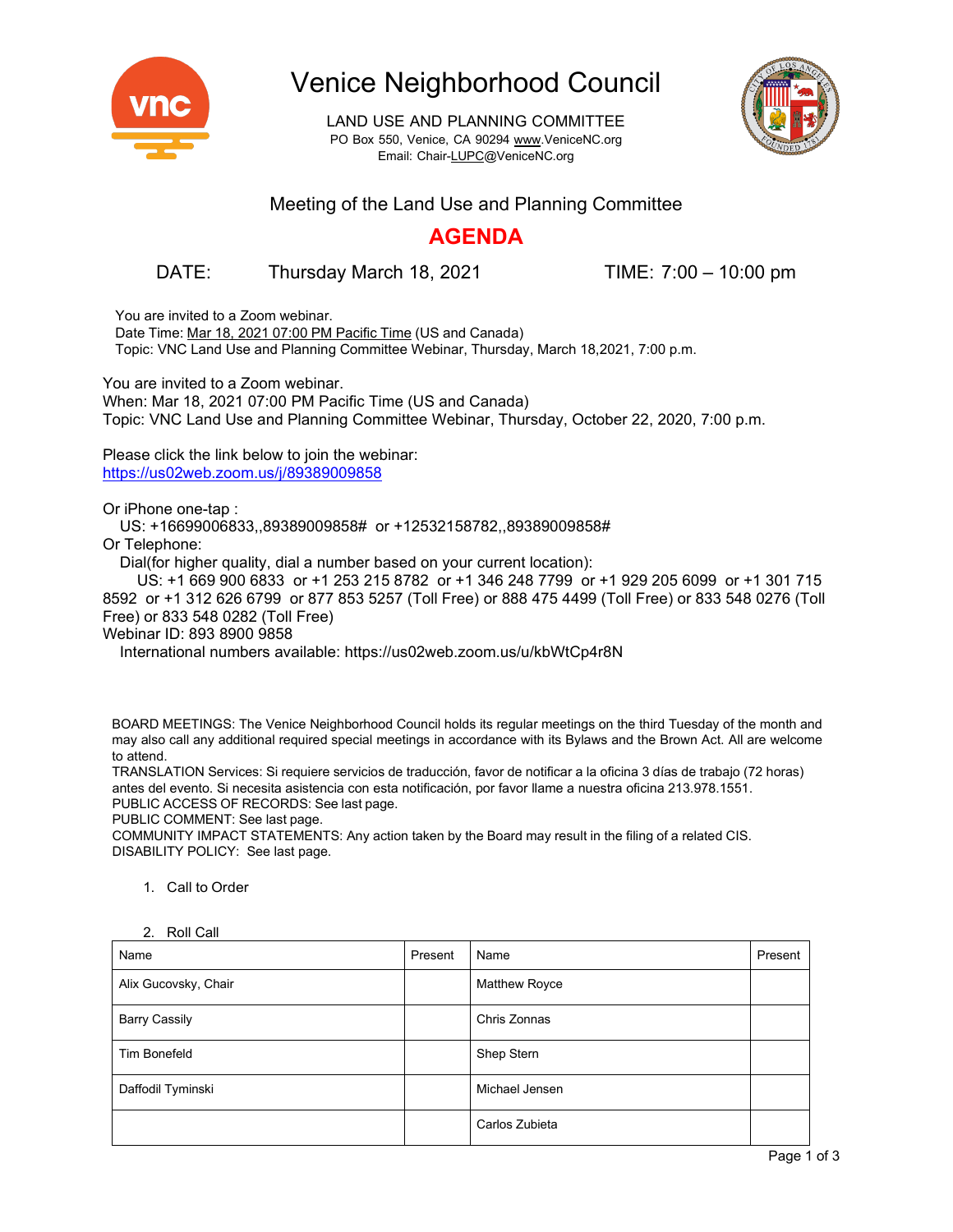# Venice Neighborhood Council

LAND USE AND PLANNING COMMITTEE PO Box 550, Venice, CA 90294 [www.VeniceNC.org](http://www.venicenc.org/) Email: [Chair-LUPC@VeniceNC.org](mailto:Chair-LUPC@VeniceNC.org)

- 3. Approval of Minutes Draft minutes for February 25, 2021 at: <http://venicenc.org/land-use-committee.php>
- 4. Approval of Agenda
- 5. LUPC members to declare any conflicts of interest or ex parte communications relating to items on this meeting's agenda
- 6. Chair's Report
- 7. General Public Comment on non-agendized items related to Land Use and Planning 15 minutes

#### 8. CASES FOR REVIEW

See project files for more detailed info at <http://venicenc.org/land-use-committee.php>

| А. | Case:           | ZA-2020-4198-MCUP-CU-CDP-SPP & ENV-2020-4199-CE          |
|----|-----------------|----------------------------------------------------------|
|    | City Hearing:   | not yet scheduled                                        |
|    | Address:        | 901-902-951-1001 Abbot Kinney                            |
|    | LUPC Staff:     | Michael Jensen                                           |
|    | Applicant:      | Juri Ripinsky, AKA Partners, LLC & Becca I Property, LLC |
|    | Representative: | Larry Mondragon, Craig Fry & Associates, LLC             |
|    | City Staff:     | Ira Brown                                                |
|    |                 |                                                          |

Case Description:

- CDP & SPP for change of use from office/retail to office/retail/restaurant & construction of mechanical parking lift w/capacity to store up to 32 vehicles
- MCUP (Master CUB) for up to four restaurants to dispense a full line of alcohol beverages for on-site consumption
- CU to allow a "Commercial Corner & Mini-Shopping Center" to 1) operate between the hours of 7 am-midnight on Sunday-Thursday and 7 am-2 am on Friday & Saturday, 2) employ tandem parking, 3) have a landscaped, planted area with a variable width of 2-5 feet along all street frontages not occupied by a structure or access stairway & on the perimeter of all parking areas abutting a residential zone or use in lieu of the required width of 5 feet.

Public comment and possible motion

#### 9. ADJOURNMENT

PUBLIC INPUT AT NEIGHBORHOOD COUNCIL MEETINGS: The public is requested to fill out a "Speaker Card" to address the Land Use & Planning Committee on any agenda item before the Land Use & Planning Committee takes action on an item. Comments from the public on agenda items will be heard only when the respective item is being considered. Comments from the public on other matters not appearing on the agenda that are within the Land Use & Planning Committee jurisdiction will be heard during the General Public Comment period. Please note that under the Brown Act, the Land Use & Planning Committee is prevented from acting on a matter that you bring to its attention during the General Public Comment period; however, the issue raised by a member of the public may become the subject of a future Land Use & Planning Committee meeting. Public comment is limited to 1 minute per speaker, unless adjusted by the presiding officer.